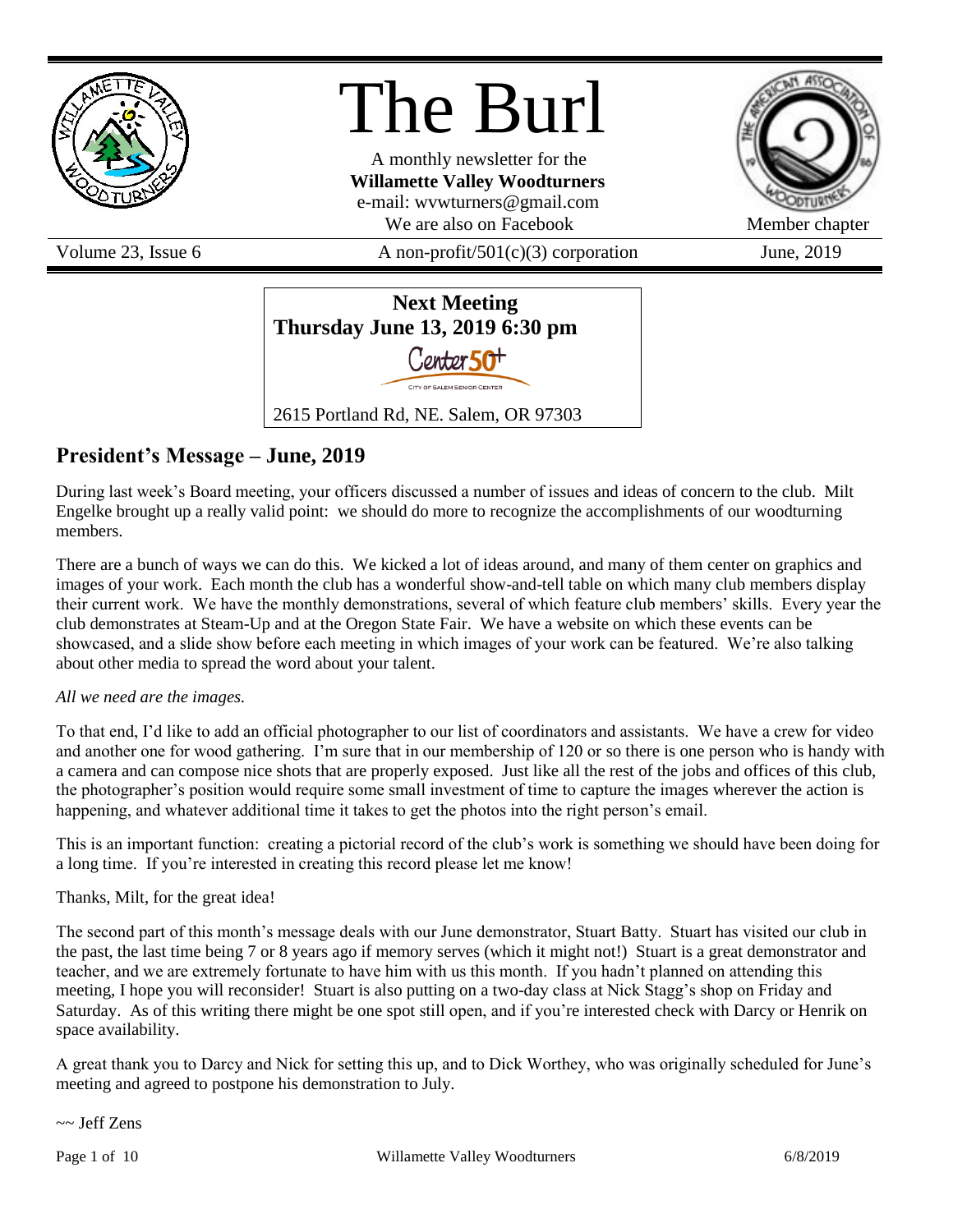### **May 9, 2019 Club Meeting Minutes**

Submitted by Milt Engelke, Secretary

- President Jeff Zens
	- o Pledge of Allegiance
	- o Craft supply order is at \$0
- Mike Smith offered his services to cut slabs on his "stationary" wood mill. Present contact information as follows: (252) 230-3109, [mikescustommill@hotmail.com](mailto:mikescustommill@hotmail.com)
- Nick Stagg, one of our very own, provided and educational session on selection and use of the right tools for the right job. Including but not limited to: Fluted, spindle and bowl gouges when to use them and why and why not! Nick is a talented and dedicated educator. Missing the opportunity of seeing Nick in action during the normal club meeting as well as the week-end classes he occasionally offers is a must for beginners as well as seasoned turners. There is always something to learn and to share.
	- o Highlights for me:
		- Clean and smooth the tool rest, light sanding with sand paper helps keep the rest TUNED UP!
		- Do not use a spindle gouge on bowls IT'S MEANT FOR SPINDLES!
		- Double bevel on spindle gouge will allow for deeper cuts.
		- Lathe speed adjusted to have proper balance in wood block, will change with progressive turns.
- RAFFLE:
	- $\circ$  # of Lots 12
	- o Funds raised \$62.00
- ATTENDANCE FOR CLUB MEETING 44
	- o Members 40
	- o Visitors 4
- 



Coming or Going, Nick is always ready to share his knowledge and talent.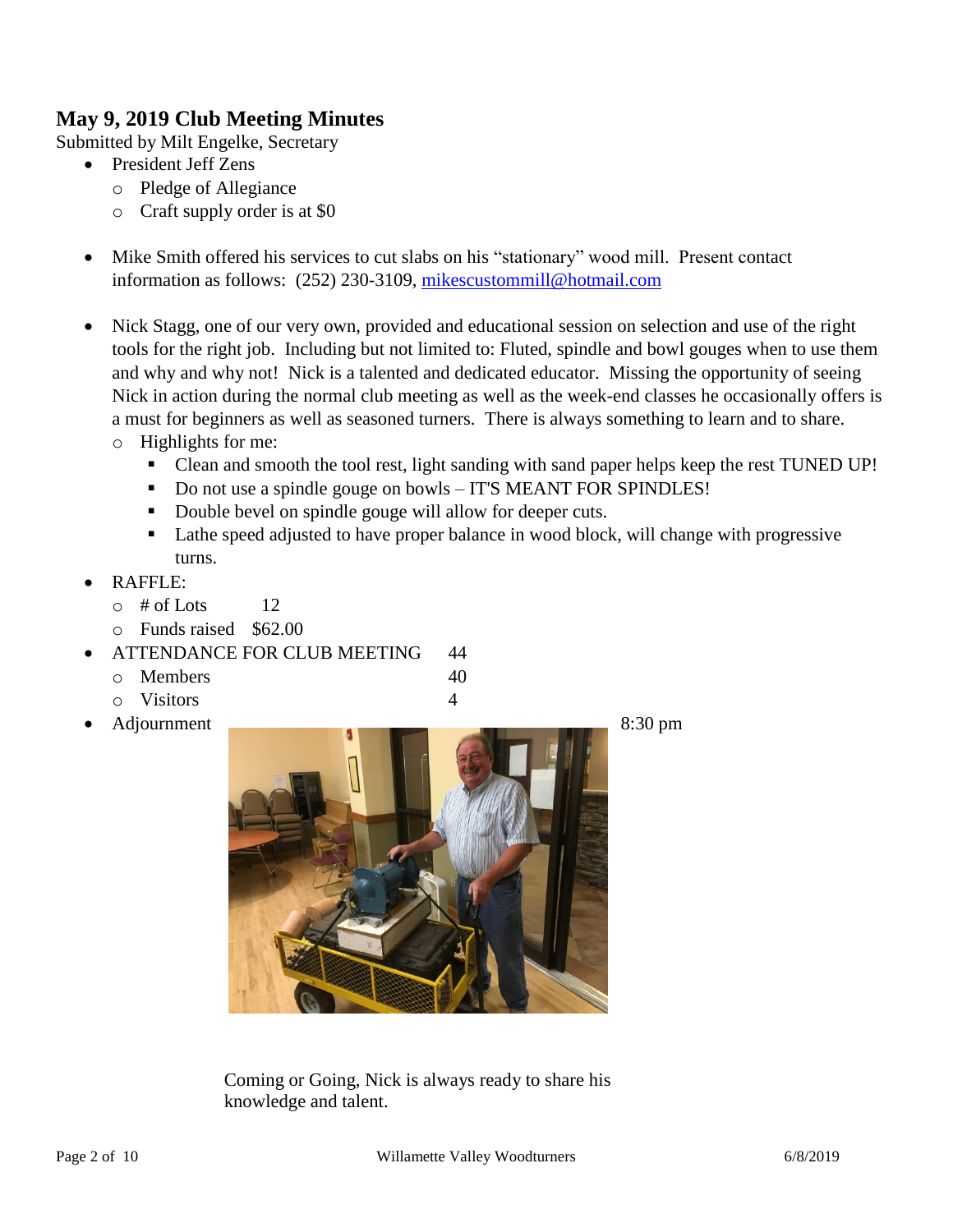

Excellent video equipment and operator allows for front row observation**.**



Taking time to make a point and answer questions!



Raffle table - generosity of members in support of club activities and opportunity to pick up some excellent material for turning. Thanks to all contributors.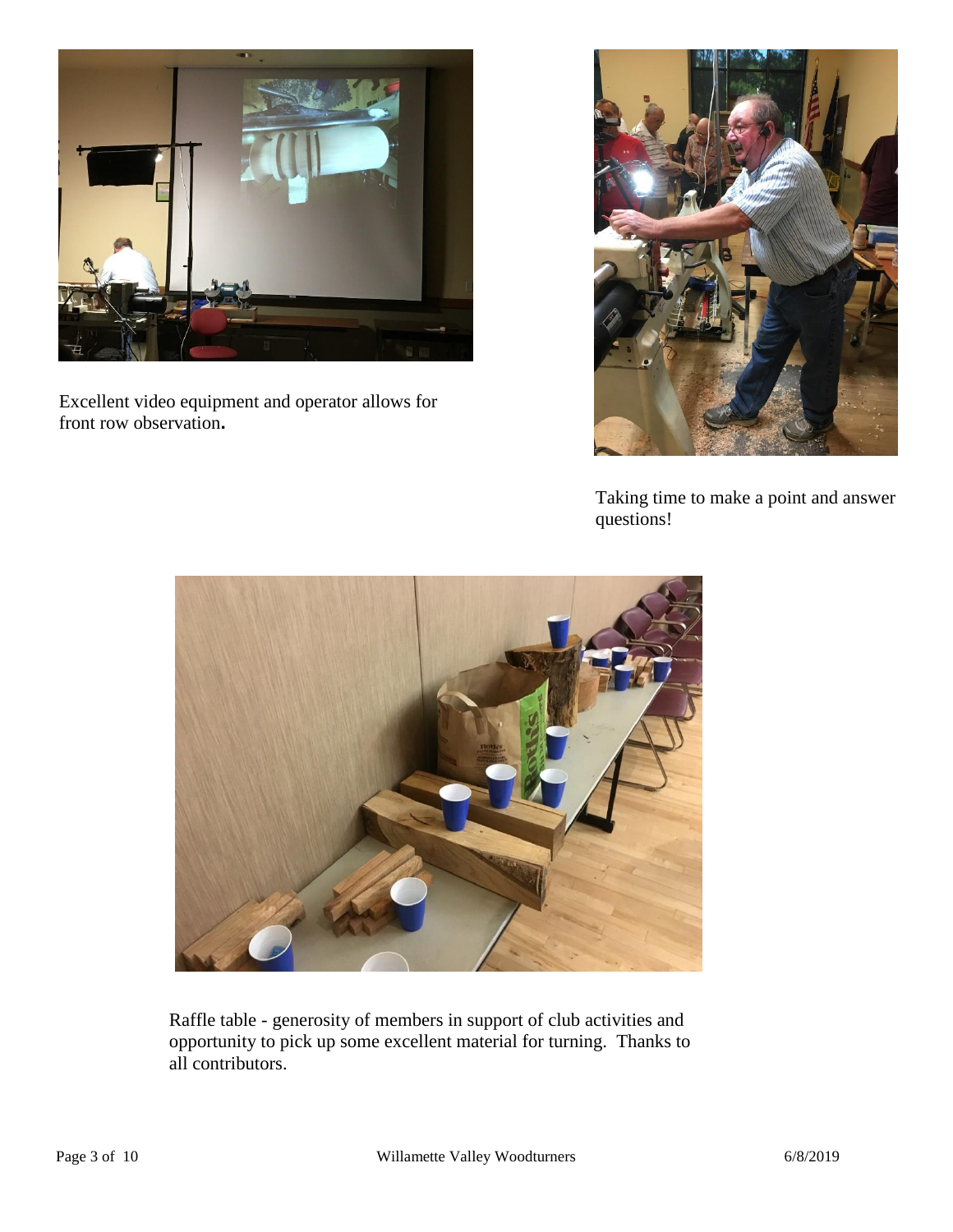





Gallery of Talent on Display. Winner receives a gift certificate to Craft Supply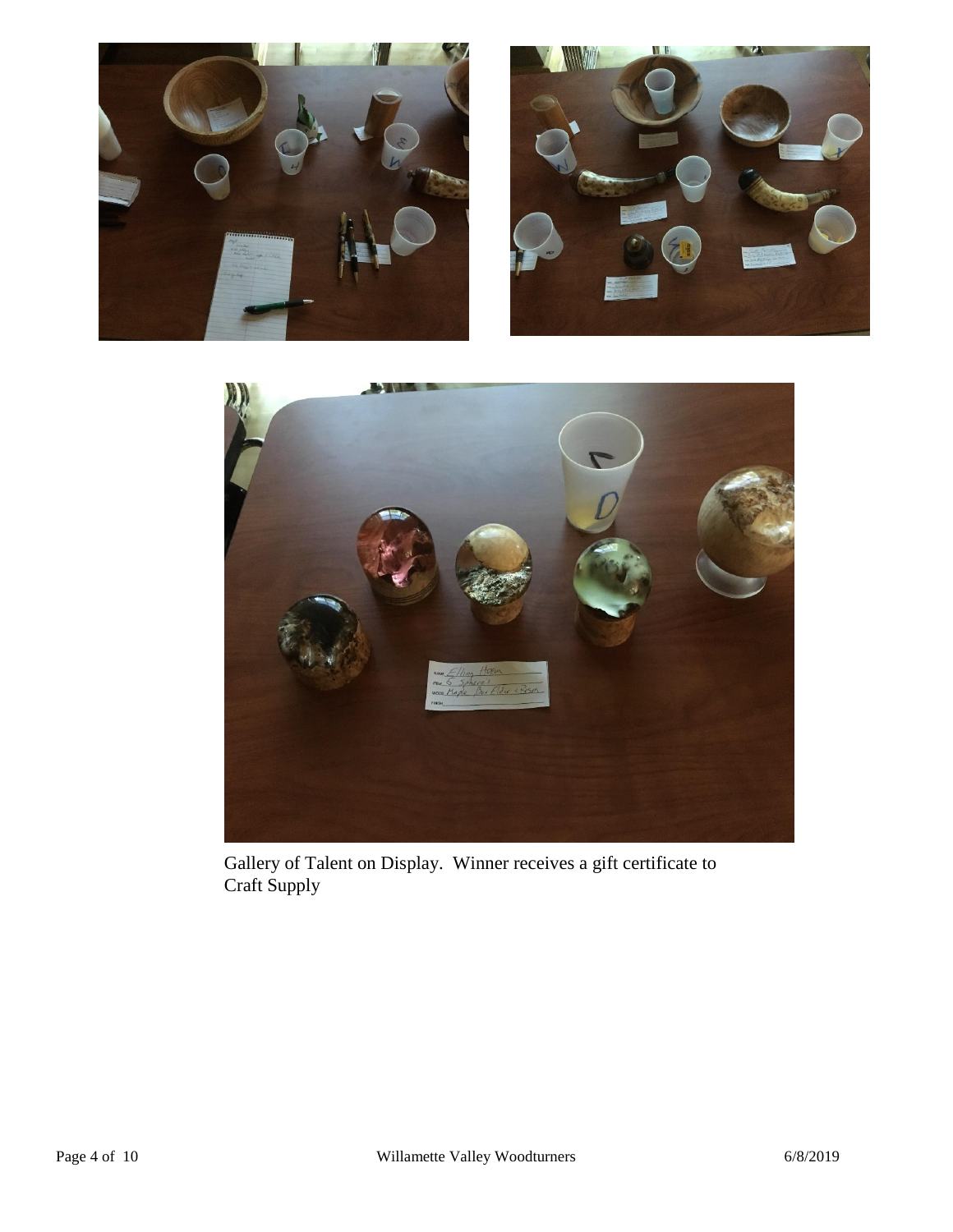# **Upcoming Events**

### **June 13 - Demonstrator: Stuart Batty**

Our June meeting demonstration will be given by none other than Mr. Stuart Batty.

I would like to thank Nick Stagg for his help in coordinating this demonstration and the following class. I would also like to thank Richard Worthey for being willing to move his demo to our July meeting in order to accommodate Stuart's schedule thus allowing us to have Stuart do not only a demo but a two day class.

For those of you not familiar with Stuart, he's a third generation English woodturner and a time served apprentice to his father, Allan.

Stuart may well be the best woodturning teacher in the country and has an incredible amount of knowledge and has taught thousands of woodturners. He is a gifted and entertaining demonstrator. He generously shares his knowledge with clubs, symposiums and through many online videos.

While a hands on class is no doubt the best way to learn I can assure you that there will be some great take away bits of learning for everyone who attends the meeting.

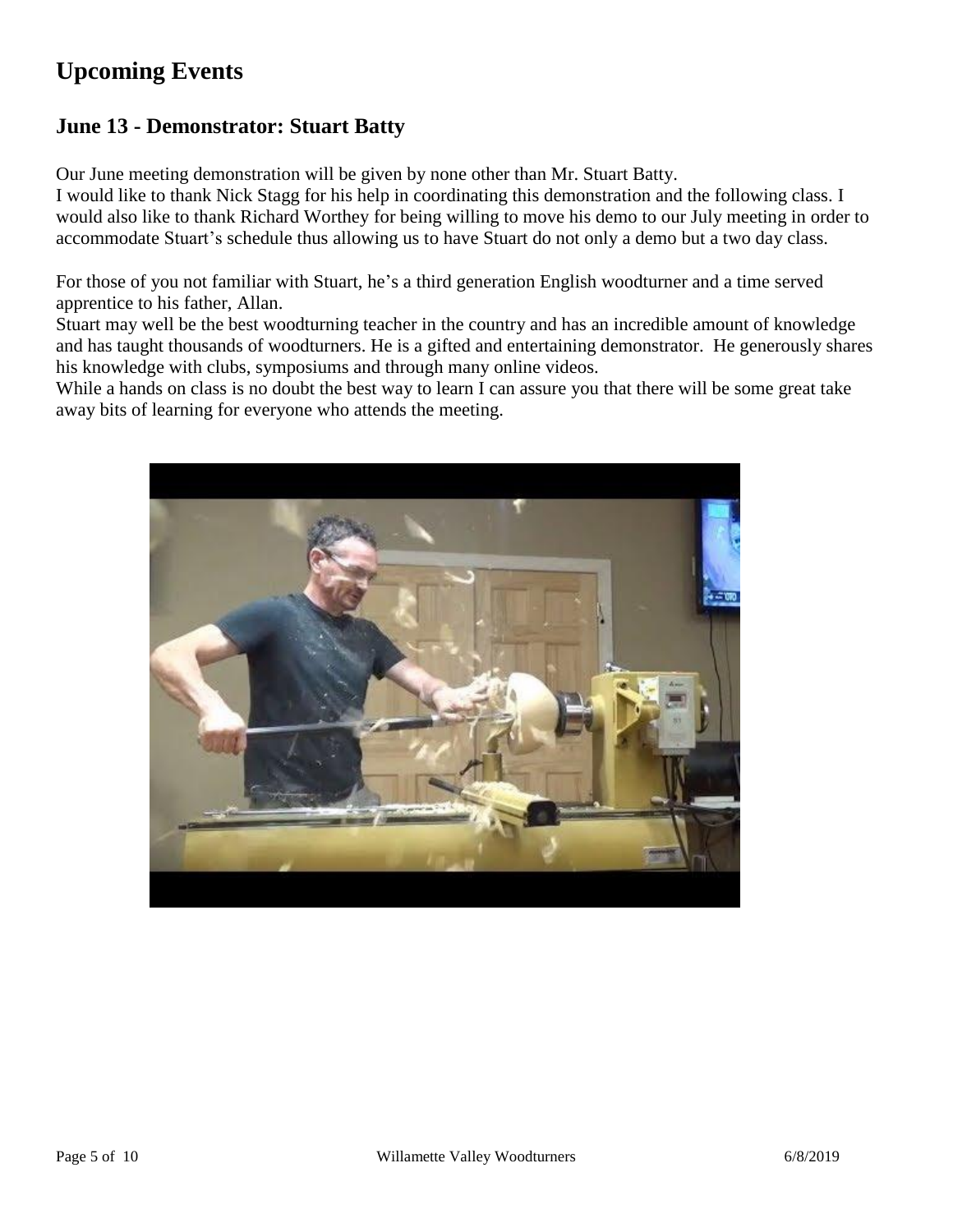### **July 11 - Demonstrator: Richard 'Dick' Worthey**

### **Artist Statement for Richard Worthey**

I am a wood worker. I learned the use of hand tools from my Grandfather who was a cabinet maker. I continue to learn even as I share what I have learned with others. I am a turner, carver, sculptor and artist. I work with wood because it is a tactile medium. that invites everyone to touch the finished surface. I practice sustainability by using materials from renewable sources, or reclaimed wood once destined for the fireplace or burn pile.

I do not have a passion for any particular form or technique, but pride myself on learning everything I can about different ways of working with wood. When I learn a new technique I practice it until I can use it in my work.

I am currently using dyes, stains, burning tools and new lathe techniques to achieve different shapes and surface effects.

I belong to two wood turning clubs as well as The American Association of Woodturners. I attend meetings and symposiums where I have the opportunity to watch and learn from experts in the field of woodturning. I have been a mentor and demonstrator in both turning clubs and at the high school in Roseburg, Oregon. I have also done demonstrations at other turning clubs in Oregon and Washington. I enjoy passing on skills and techniques that I have learned.

I have sold my work in galleries in Oregon and New Mexico as well as at shows in California, Oregon and Washington.

Richard Worthey

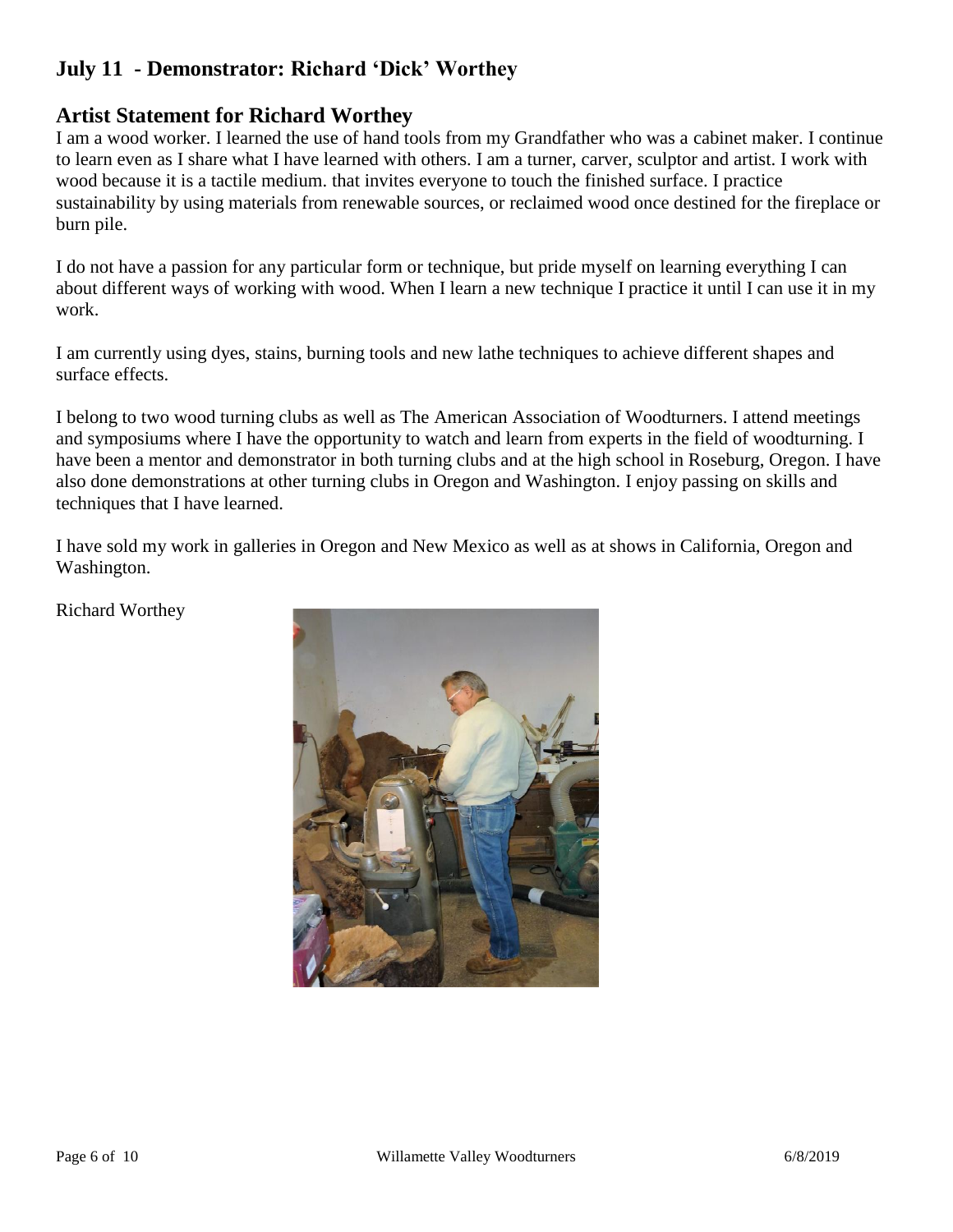### **Artist Biography for Richard Worthey**

Richard Worthey is a 79 year old woodworker/artist who was born in Ogden, Utah where he learned to use wood working hand tools from his cabinet maker grandfather. While not actually working in the carpentry trade, he kept his skills honed by making furniture and other craft items throughout his life.

After a working career that included a stint in the U. S. Navy, logging in the Redwoods of California, and 24 years with the Bell System and AT&T, he retired to Roseburg, Oregon. There he began pursuing a hobby of building wooden craft items. This soon turned into a business of selling items at Arts and Craft fairs at various locations in California, Oregon and Washington.

As his skills improved he began learning techniques that led to a more artistic look to his work. He has been a wood turning artist for more than twenty years. His art pieces have been sold in galleries in Newport, Port Orford, and Roseburg, Oregon as well as the Night Sky Gallery in Santa Fe, New Mexico. He has shown his work at three American Association of Woodturners Symposiums and two Oregon woodturning Symposiums.

He is a member of The Umpqua Valley Arts Association where he served on the Board of Directors for 15 years where he held the following positions, Treasurer, Vice President, President and Past President. He is also a member of The American Association of Woodturners, The Beaver State Woodturners and The Umpqua Turning club. He is the current President of The Beaver State Woodturners and served as Vice President and President in the past, and is a mentor in that turning club. He is on the planning committee and a mentor of the Umpqua Turning Club and has served as a mentor/teacher at the Roseburg High School woodshop.

His memberships in the above organizations have given him the opportunity to attend meetings and symposiums where he watched and learned from some of the world's best wood artists. He continues to hone his skills and techniques at his home studio/ workshop in Roseburg. His work reflects his skill in the use of tools and his desire to try new techniques. His reputation is such that associates and customers are eager to see his latest projects and art pieces.

\_\_\_\_\_\_\_\_\_\_\_\_\_\_\_\_\_\_\_\_\_\_\_\_\_\_\_\_\_\_\_\_\_\_\_\_\_\_\_\_\_\_\_\_\_\_\_\_\_\_\_\_\_\_\_\_\_\_\_\_\_\_\_\_\_\_\_\_\_\_\_\_\_\_\_\_\_\_\_\_\_\_\_\_

### **Chain Sharpening Service**

I've recently invested in a power chain sharpener to reshape the edges on my chains after several hand filings. I've decided to offer this service to club members for a small fee to offset the cost of consumables in the sharpening process.

I have wheels that will handle most grinding and filing chores for the kinds of chainsaws I see at the wood gatherings, but there probably are chains out there that this grinder cannot handle. If you have saw chains that need restoration to their original geometry, get in touch with me. I am going to charge \$10 per chain unless the teeth are in really bad shape; those will be a little more. I am only offering this service to active club members.

**It would be extremely helpful if you know the original tooth geometry for your chains.** This is found in your saw's owner's manual, or with the packaging that comes with a replacement chain. Having that information in hand would permit a chain to be re-sharpened and the depth gauges to be reground with minimal metal removal.

Chains should be cleaned before regrinding by spraying or soaking in kerosene, and then wiping them off. I will oil any chain I sharpen, unless you don't want that done. Depending on my schedule I might be able to do a chain while you wait for it, but I can't promise this every day.

Call me first with any questions, and to arrange a time to swing by. ~~Jeff Zens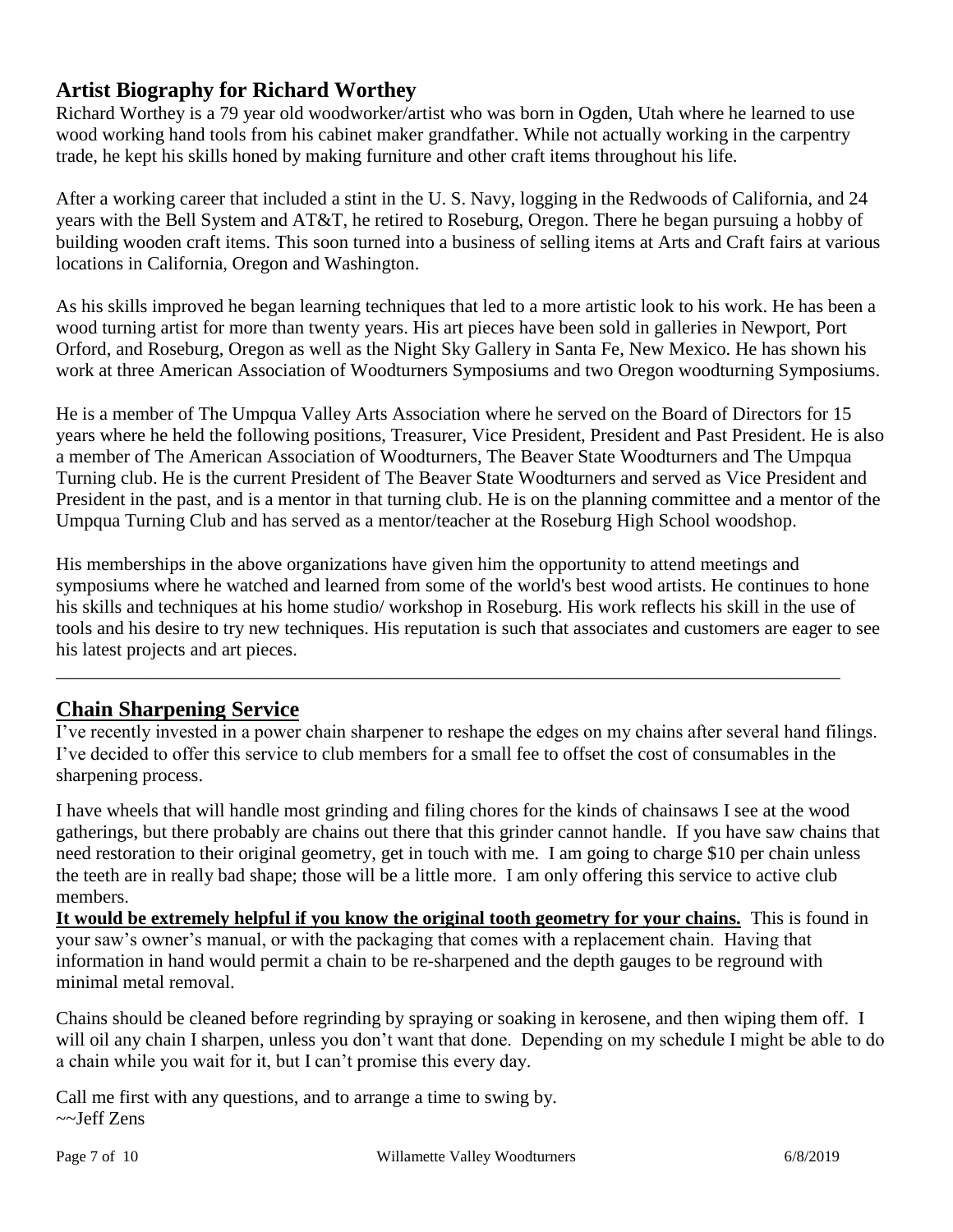# **Club Business**

### **Treasurer's Report (5/4-6/7)**

By Henrik Åberg, Treasurer

| <b>Beginning Balance</b>                                                                              | \$14,440.44                                            | <b>Ending Balance</b>                                                                                             | \$16,127.16                               |
|-------------------------------------------------------------------------------------------------------|--------------------------------------------------------|-------------------------------------------------------------------------------------------------------------------|-------------------------------------------|
| <b>Income</b><br>New Members<br>Raffle<br>Glue sales<br>Anchorseal sales<br>Trent Bosch Class (corr.) | \$75.00<br>\$62.00<br>\$50.00<br>\$37.00<br>$-$100.00$ | <b>Expenses</b><br>Nick Stagg Class refunds<br>Misc Purchases (easel etc)<br>PayPal Fees<br><b>Total Expenses</b> | \$125.00<br>\$99.97<br>\$2.31<br>\$227.28 |
| Nick Stagg class deposit<br><b>Stuart Batty class</b>                                                 | \$350.00<br>\$1440.00                                  |                                                                                                                   |                                           |
| <b>Total Income</b>                                                                                   | \$1,914.00                                             |                                                                                                                   |                                           |

# **FOR SALE!**

\_\_\_\_\_\_\_\_\_\_\_\_\_\_\_\_\_\_\_\_\_\_\_\_\_\_\_\_\_\_\_\_\_\_\_\_\_\_\_\_\_\_\_\_\_\_\_\_\_\_\_\_\_\_\_\_\_\_\_\_\_\_\_\_\_\_\_\_\_\_\_\_\_\_\_\_\_\_\_\_\_\_\_\_

The cabinet pictured below will be **auctioned off to the highest silent bidder at the end of the evening of the June 13th meeting**. There will be a signup sheet to place your bid on top of the cabinet. The cabinet will be on site for immediate removal. It can be delivered if necessary within a reasonable distance. If no one offers anything, it will be donated to Habitat for Humanity.

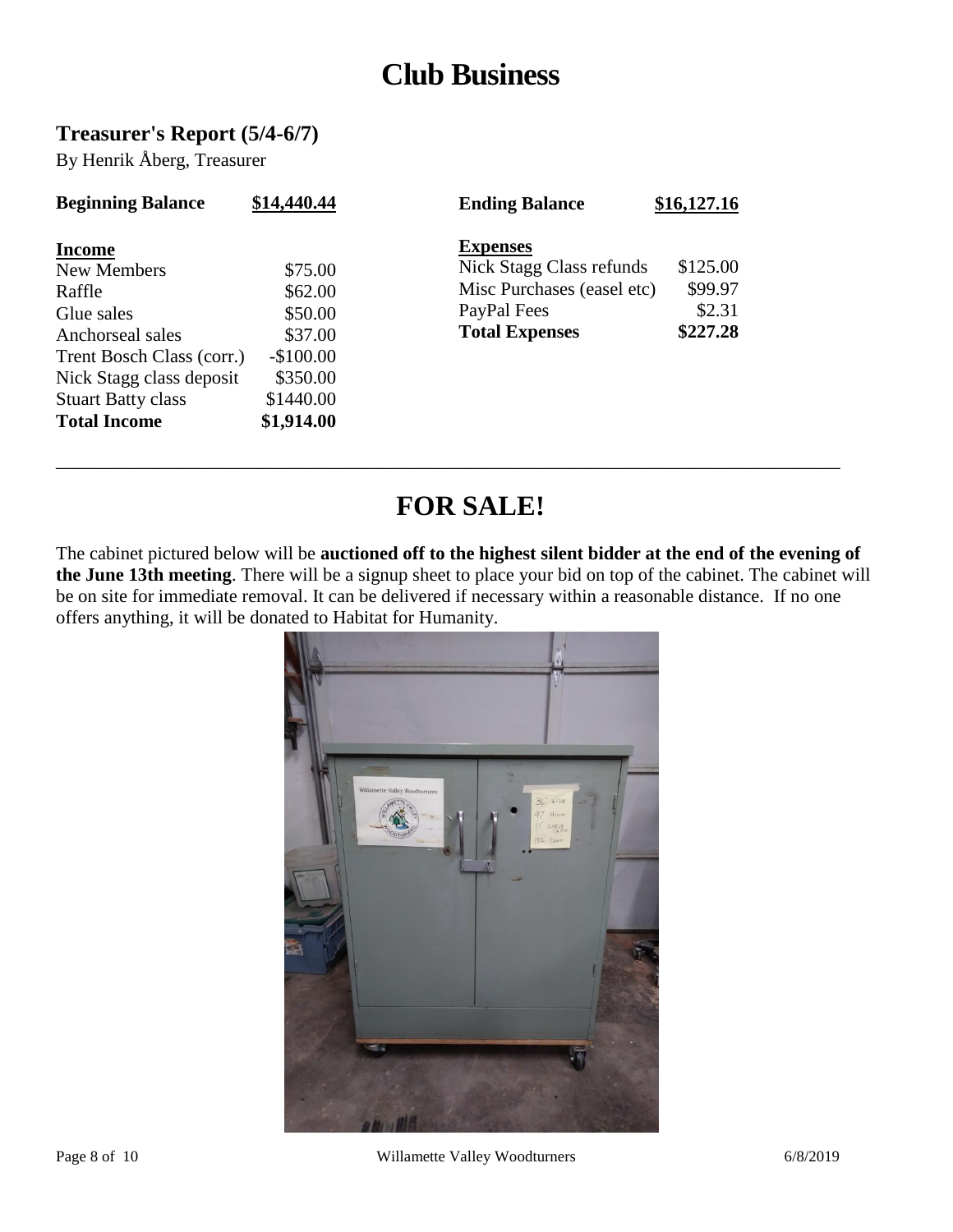# Membership Rewards

### **Library**

A friendly reminder to members with books and/or videos checked out from the library. Please return them at this next meeting.

### **Wood Gathering**

Sign-up sheets will be available to indicate your availability to help with wood gathering. Anyone who learns of a tree or log that is available to the club should notify Larry Curry, (503) 537-9243 or (503) 701-6624. The intent is to gather wood, process it to usable pieces, store it at the home of Terry Gerros, and then make it available to members. Terry can be reached at (503) 580-5013.

### **From Terry Gerros**

I am a distributor for Stick Fast CA glue, Sharpfast Sharpening systems, the Holdfast vacuum chucking system and Saburrtooth Carving bits. If you have an interest in these products, give me a call or send me an [email](mailto:gerrost@yahoo.com) for details.

### **Supplies**

The club purchases a few supplies in bulk and sells it to members at club cost. We routinely have superglue (\$5), black or brown superglue (\$10) accelerator (\$10) and Anchorseal (\$9/gal). The club has a small supply of half round protractors (\$6) used to measure the angle ground on a tool, and depth gauges (\$5). HSS Round Tool Bits rods (1/4" x 8") are also available (\$3). Jerry Lelack will have the resale items available at the meetings, except for Anchorseal which is available through [Jeff Zens.](mailto:jeffzens@custombuiltfurniture.com) You will need to bring your own gallon jug; contact Jeff to make arrangements.

### **Club Member Discounts**

- **Craft Supply**: The club's order will be going out on the Monday following our Club Meeting if our order equals or exceeds \$1,000. Craft Supply gives us a 10% discount plus free shipping on all items, and occasional additional discounts on certain other items and quantity purchases. If you order from the sales items, you will receive the club discount in addition to the sale discount, making many items available at very attractive prices. For detailed instruction for ordering see the article in the [November](http://www.willamettevalleywoodturners.com/newsletters/2015_11_WVW_Newsletter.pdf) 2015 Burl. Questions? See [jeffzens@custombuiltfurniture.com.](mailto:jeffzens@custombuiltfurniture.com.)
- Club members are registered with **Klingspor's Woodworking Shop** at [www.woodworkingshop.com](http://www.woodworkingshop.com/)  or 800-228-0000, they have your name and will give you a 10% discount.
- If you show your club card at checkout time to the cashier at **Woodcraft** in Tigard they will give you a 10% discount (May not apply to some machinery).
- **Exotic Wood** is offering a discount of 15% off any orders placed at: [www.exoticwoodsusa.com.](http://www.exoticwoodsusa.com/) (This includes sale items and free shipping on orders over \$300). Use promo code ewusaAAW
- **Gilmer Wood** now offers our club a 10% discount on purchases made there. If you haven't been to Gilmer's, it is well worth the trip to Portland, if only to make your mouth water and make you cry if you leave empty handed.